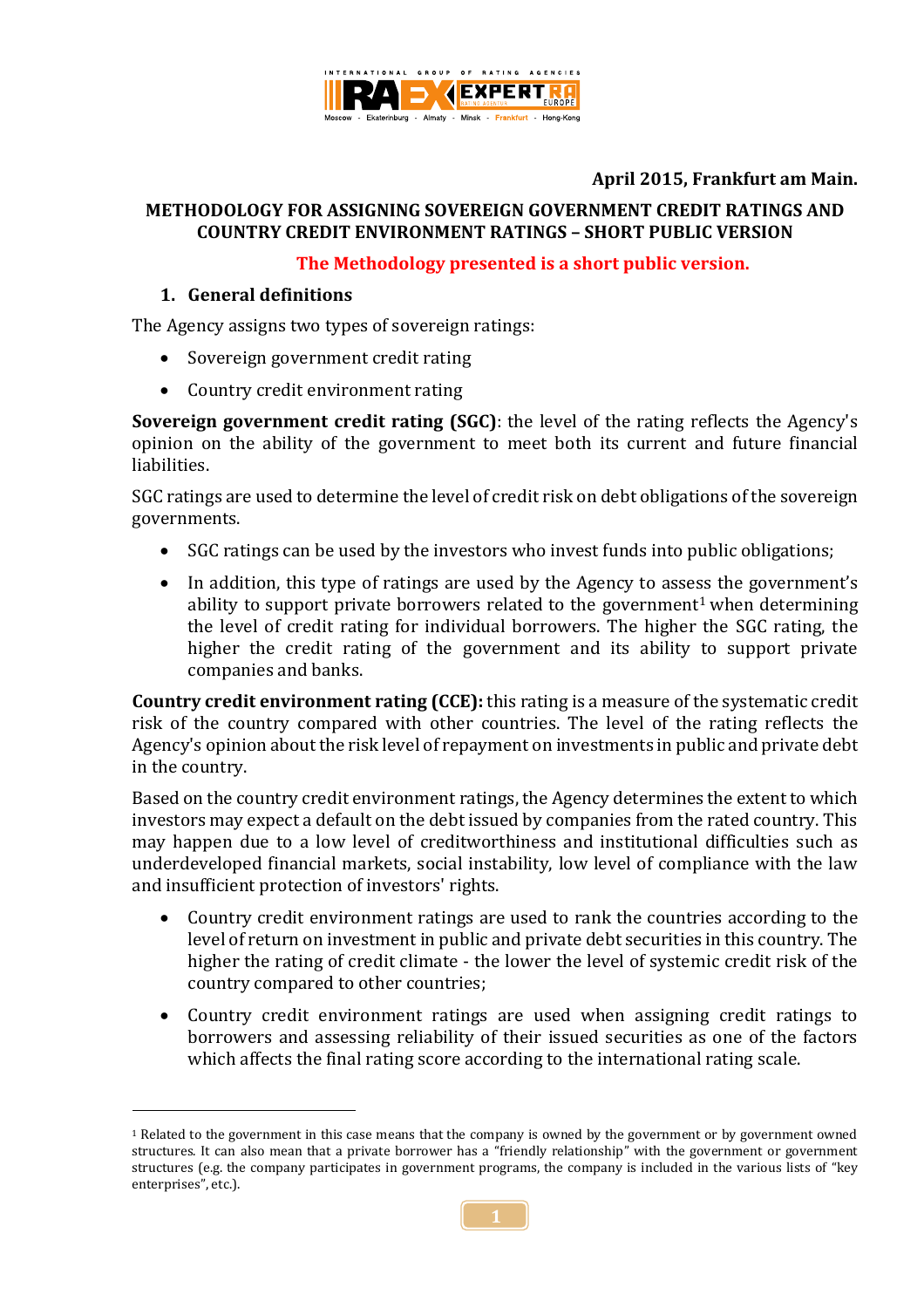

When assigning country credit environment ratings, the following indicators are taken into account:

- Macroeconomic indicators reflecting the creditworthiness of business entities in the country;
- Indicators reflecting the level of creditworthiness of the sovereign government.

*Country credit environment ratings reflect two factors. On the one hand, the government (in broad sense2) is one of the major macroeconomic agents in the country. Therefore, credit risks of its obligations should be assessed in order to get the overall picture of the reliability of investing in debt instruments inside the country. On the other hand, the government can affect the creditworthiness of businesses in the country, imposing regulatory restrictions on their operations and cash flows. This risk is also taken into account.*

• Indicators which reflect the level of institutional development of the country.

*These figures reflect the operational, political, regulatory and reputational risks faced by investors who decide to invest in debt securities issued by the private sector or by the government of the country.*

Both types of country ratings are assigned in national and foreign currency.

**Ratings in national currency** define the capability to meet liabilities denominated in national currency.

**Ratings in foreign currency** define the capability to meet liabilities NOT denominated in the national currency. Ratings in foreign currency, in contrast to the ratings in national currency, include an assessment of the currency risks related to changes of foreign economic operations resulting from fluctuations in the exchange rate and restrictions on foreign exchange transactions, as well as the depreciation of foreign currency assets of the government and economic agents of the country.

#### **2. Sources of information**

2.1 In case of SGC and CCE ratings the Agency uses only publicly available sources of information. The following sources of information are used for assigning a rating score:

- International Monetary Fund (World Economic Outlook Database);
- International Monetary Fund (Country Report (Article Consultation));
- International Monetary Fund (Annual Report);
- World Bank Statistics Database (Economy & Growth, External Debt, Financial Sector, Private Sector);
- World Bank (Global Financial Development Database);
- World Bank (Public Sector Debt Database);
- World Bank International Finance Corporation (Annual Doing Business Report);
- World Federation of Exchanges (Statistics Database);
- World Economic Forum (Annual Global Competitiveness Report);

<sup>1</sup> <sup>2</sup> Including federal level, regional and local authorities, its subdivisions and the Central Bank of the country.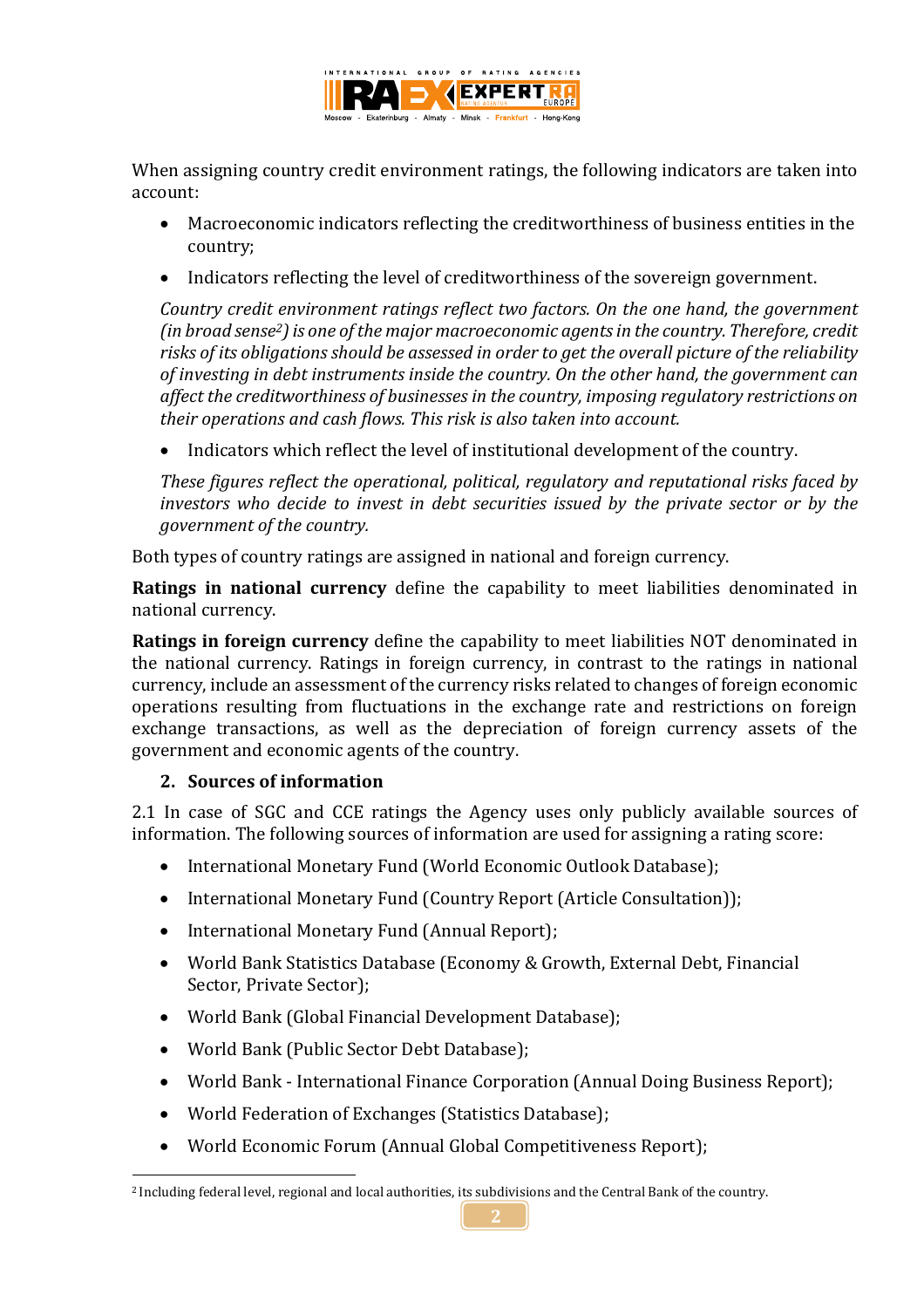

- Transparency International (Annual Corruption Perceptions Index Brochure);
- Edelman Trust Barometer (Annual Global Study);
- United Nations Development Program (Annual Human Development Report);
- United Nations Office of Drugs and Crime (Annual Homicide Statistics);
- Statistics database of country's Ministry of finance;
- Statistics database of country's Central Bank;
- Statistics database of country's Official statistical service;
- Statistics database of country's stock exchanges;
- Other public sources if information.

# **3. Structure of the rating analysis**

3.1 The Agency assigns two types of sovereign ratings: Sovereign government credit rating (SGC) and Country credit environment rating (CCE) (see Part 1).

3.2 While assigning both types of ratings the following sections are assessed (but with different weights for SGC and CCE): *condition of the national economy, level of development and risks of the country financial system, characteristics of government policy, structure and competitiveness of the economy, institutional development of the country.*

3.3 Both ratings depend on the financial position of the country's borrowers including the government, the development of financial markets, levels of social and political instability, and characteristics of the legal system of the country. However, the financial position of the government and its debt load are more important for the SGC-ratings. Credit environment ratings (CCE) mostly focus on the institutional development of the country and the condition of its financial system. Additionally, the following indicators are added to the analysis of CCE ratings: *level and dynamics of real interest rates, debt load of the private sector, quantity and quality of instruments in the financial markets of the country, change of the main stock index over the last 3 and 6 years, policy of the government in financial markets, quality of investor protection in the country, time from the moment of default until decision on the distribution of defaulted company's asset*s (see Part 4 and Annex 1).

3.4 To assess the ratings (both SGC and CCE) in foreign currency, the initial rating score must be adjusted for *currency risks* (see Part 5).

3.5 On the final stage, the ratings (both SGC and CCE) in foreign and national currency can be adjusted for *support- and stress-factors* (the list of support- and stress-factors is provided in Part 5). Different lists of support- and stress-factors can be included in the calculation of the final rating scores for SGC and CCE. In addition, the strength of supportand stress-factors can be different for SGC and CCE (weak, moderate or strong).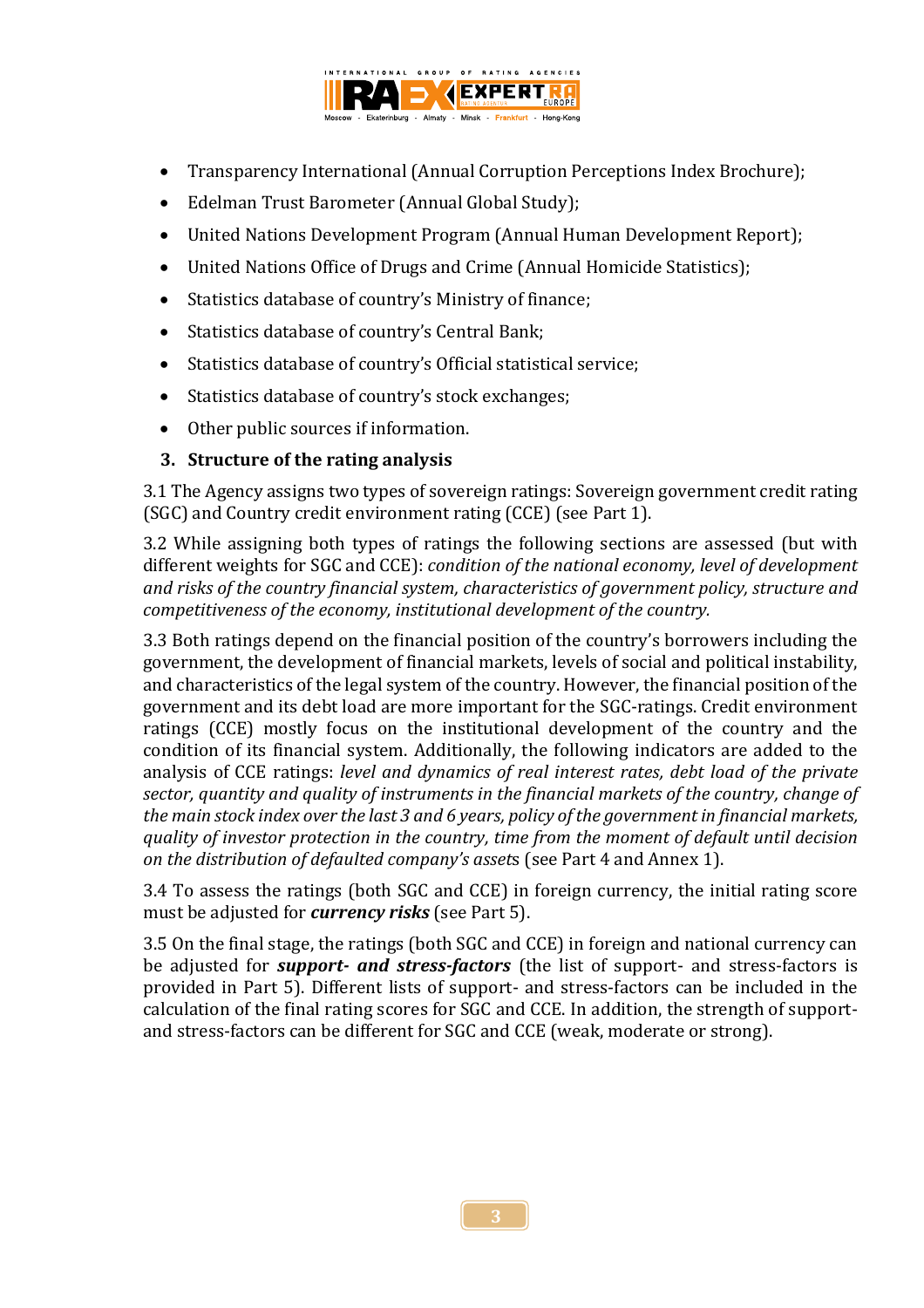

### **4. System of indicators**

4.1 Section "*Condition of the national economy"* includes the following factors:

- Debt load of the government
- Structure of government debt
- Condition of the government budget
- Level and dynamics of production
- Inflation rate and its dynamics
- Unemployment rate and its dynamics

4.2 Section "*Level of development and risks of the country financial system"* includes the following factors:

- Banking system
- Stock market
- Bond market
- Investment potential

4.3 Section "*Characteristics of government policy"* includes the following factors:

- Fiscal policy
- Monetary policy
- Changes in fiscal and monetary policy

# 4.4 Section "*Structure and competitiveness of the economy"* includes the following factors:

- Concentration of the economy on the three largest sectors
- Population dynamics
- Competitiveness of the economy
- Geographical and geopolitical conditions

# 4.5 Section "*Institutional development of the country"* includes the following factors:

- Quality of the political regime
- Quality of the business environment
- Level of investment in human capital
- Crime/social instability in the country
- Level of information transparency of the government

# 4.6 *Additional factors for country credit environment rating*:

- Level of development and risks of the country financial system:
	- $\checkmark$  Level and dynamics of real interest rates in the country
	- $\checkmark$  Debt load of the private sector
	- $\checkmark$  Quality and quantity of instruments in the financial market of the country
	- $\checkmark$  Change of the stock index over the past 6 and 3 years
- Characteristics of government policy:
	- $\checkmark$  Policy of the government in financial markets
- Institutional development of the country:
	- $\checkmark$  Quality of investor protection in the country
	- $\checkmark$  Time from the moment of default until the decision on the distribution of defaulted company's assets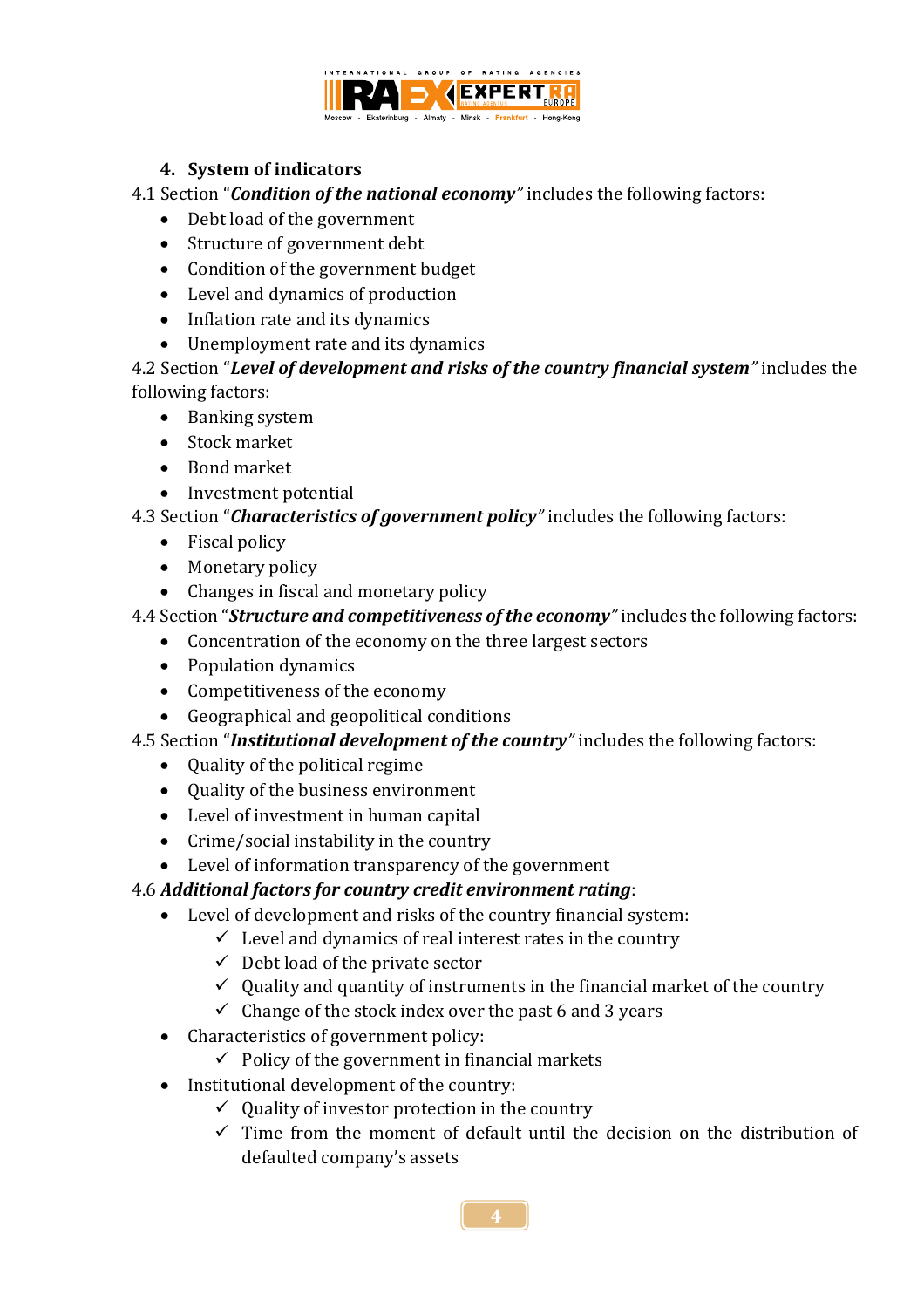

### **5. Rating score adjustments**

5.1 To assess the ratings (both SGC and CCE) in foreign currency, the initial rating score must be adjusted for *currency risks.* Such adjustment includes the analysis of the risks, related to currency restrictions and/or monetary losses due to the devaluation of foreign exchange assets. This can happen if the country has a weak currency, low foreign exchange reserves and limited sources of their funding and depends on external financing as well as imports of goods or services. The following factors are used to assess the currency risk:

- Volume of foreign currency debt / GDP
- Volume of foreign currency debt / government revenues
- Volume of foreign exchange reserves / foreign currency debt
- Import/ GDP
- Currency status
- Balance of payments / GDP
- Whether the country is a member of economic and trade organizations/zones
- Access to financing from international organizations
- Restrictions on operations in foreign currency
- Exchange-rate regime

5.2 As a result of the currency risk assessment, the rating score can be reduced by 1-2 sublevels when assigning a rating in foreign currency. The reduction of the scores can only occur in two cases:

- Risk of foreign currency shortage on repayments of the government debt (foreign exchange restrictions by the government indicate such risk; limited access to international financing and stable capital outflow can lead to shortage of foreign currency);
- Risk of significant foreign exchange losses due to the volume of currency transactions with a weak local currency.

5.3 Both types of ratings (SGC and CCE) can be adjusted on the final stage for the following support and stress-factors:

#### 5.3.1 *Support-factors*:

- Exceptionally high level of foreign exchange reserves
- Participation in currency/ political union
- The country has an extremely strong financial system which affects other countries
- The country has a very strong and important reserve currency

#### 5.3.2 *Stress-factors*:

• Significant changes of dates/rates/other terms and conditions of payment on the debt have been announced and could negatively affect the status of creditors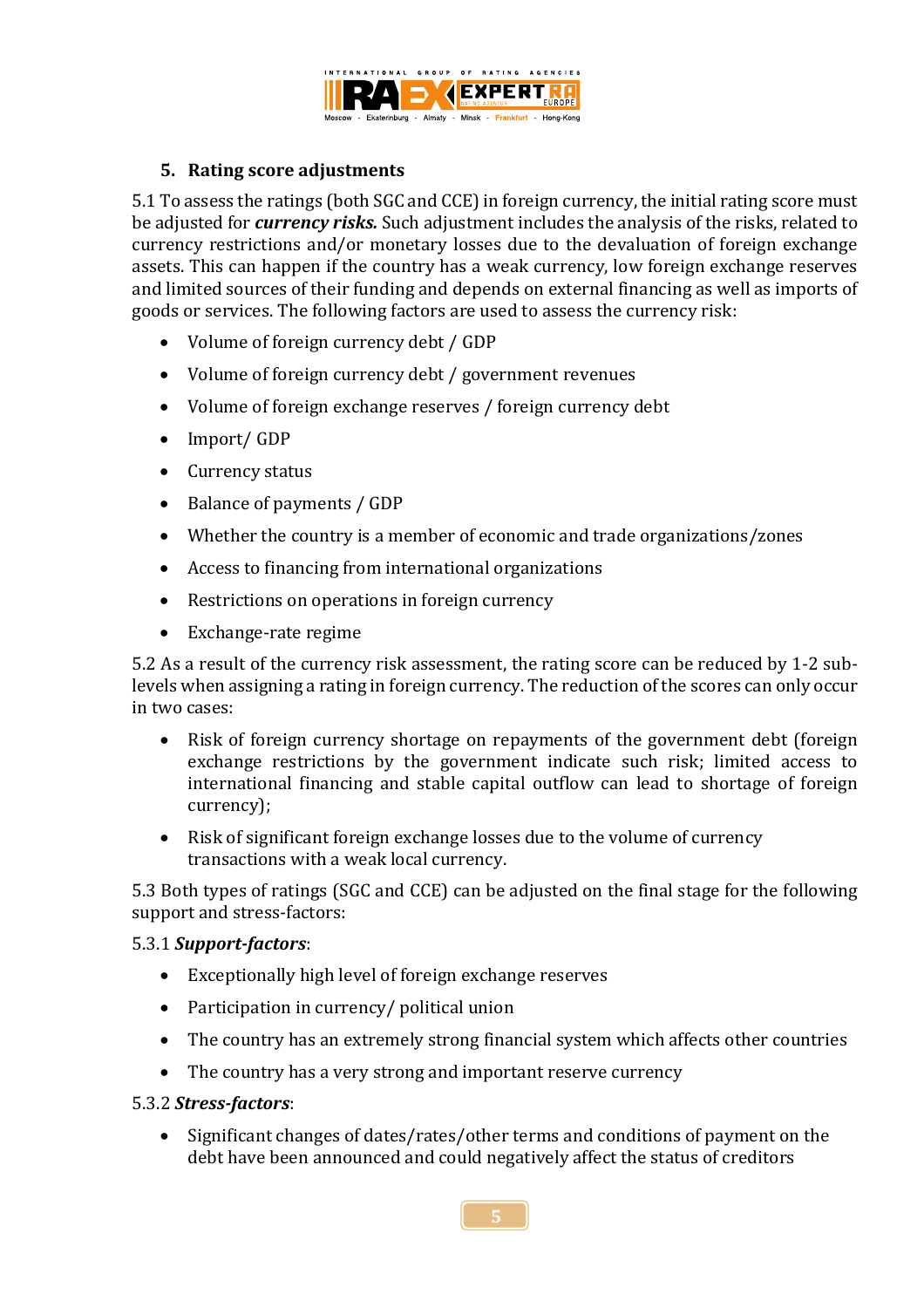

- High probability of significant political changes in the short run
- High probability of war/ war at the moment
- Natural disasters, constant exposure to difficult natural conditions
- The sum of the volume of domestic corporate debt (loans + bonds) and foreign corporate debt (if there is data on it) is five times more than the volume of GDP
- Risk of the need to support other related country
- Increased dependence on another country
- There is evidence of accounting public obligations as corporate obligations
- Concentration of tax revenues on one industry

5.4 Support-factors can increase the rating by 1-4 sublevels.

5.5 Stress-factors can reduce the rating by 1-4 sublevels.

5.6 Expert can introduce other support and stress-factors if there is a sufficient justification to include them.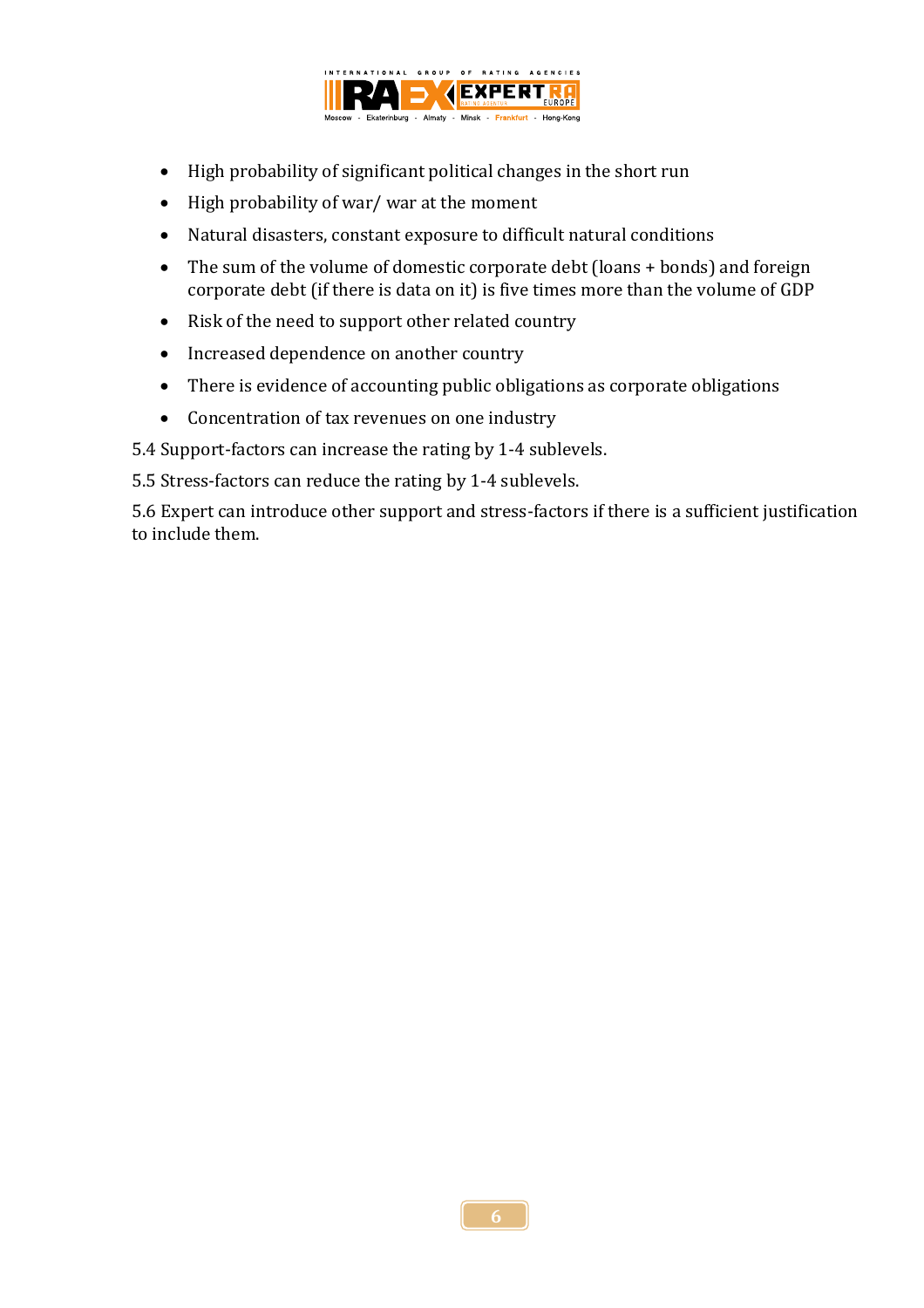

# **Annex 1. List of indicators and corresponding weights**

|                                                                                       | Weight     | <b>Weight</b> |
|---------------------------------------------------------------------------------------|------------|---------------|
| <b>Factor</b>                                                                         | for the    | for the       |
|                                                                                       | <b>SGC</b> | <b>CCE</b>    |
| I. Condition of the national economy                                                  | 50,0%      | 33,0%         |
| Debt load of the government                                                           |            |               |
| <b>Structure of government debt</b>                                                   |            |               |
| <b>Condition of the government budget</b>                                             |            |               |
| <b>Level and dynamics of production</b>                                               |            |               |
| <b>Inflation rate and its dynamics</b>                                                |            |               |
| <b>Unemployment rate and its dynamics</b>                                             |            |               |
| II. Level of development and risks of the country financial system                    | 22,0%      | 24,0%         |
| <b>Banking system</b>                                                                 |            |               |
| <b>Stock market</b>                                                                   |            |               |
| <b>Bond market</b>                                                                    |            |               |
| <b>Investment potential</b>                                                           |            |               |
| <b>III. Characteristics of government policy</b>                                      | 9,0%       | 8,0%          |
| <b>Fiscal policy</b>                                                                  |            |               |
| <b>Monetary policy</b>                                                                |            |               |
| <b>Changes in fiscal and monetary policy</b>                                          |            |               |
| IV. Structure and competitiveness of the economy                                      | 11,0%      | 8,0%          |
| Concentration of the economy on the three largest sectors                             |            |               |
| <b>Population dynamics</b>                                                            |            |               |
| <b>Competitiveness of the economy</b>                                                 |            |               |
| <b>Geographical and geopolitical conditions</b>                                       |            |               |
|                                                                                       |            |               |
| V. Institutional development of the country                                           | 8,0%       | 15,0%         |
| <b>Quality of the political regime</b>                                                |            |               |
| <b>Quality of the business environment, position in Doing Business Ranking</b>        |            |               |
| Level of investment in human capital, adjusted for inequality                         |            |               |
| Crime/social instability in the country                                               |            |               |
| Level of information transparency of the government                                   |            |               |
| VI. Additional indicators for the CCE (factors reflecting the creditworthiness of the |            |               |
| private sector, because all other parts (institutional environment and the            | 0%         | 12,0%         |
| creditworthiness of government) are already assessed in the SGC)                      |            |               |
| Level of development and risks of the country financial system                        |            |               |
| Level and dynamics of real interest rates in the country                              |            |               |
| <b>Debt load of private sector</b>                                                    |            |               |
| <b>Quality and quantity of instruments in the financial market of the country</b>     |            |               |
| Change in the main stock index over the last 3 and 6 years                            |            |               |
| <b>Characteristics of government policy</b>                                           |            |               |
| <b>Institutional development of the country</b>                                       |            |               |
| VII. Assessment of currency risk <sup>3</sup>                                         |            |               |
| Volume of foreign currency debt / GDP                                                 |            |               |
| Volume of foreign currency debt / government revenues                                 |            |               |
| Volume of foreign exchange reserves / foreign currency debt                           |            |               |
|                                                                                       |            |               |
| <b>Import/GDP</b><br><b>Currency status</b>                                           |            |               |
| <b>Balance of payments / GDP</b>                                                      |            |               |

<sup>&</sup>lt;sup>3</sup> There is no weights for currency risks in methodology, additional coefficients are used in this section

1